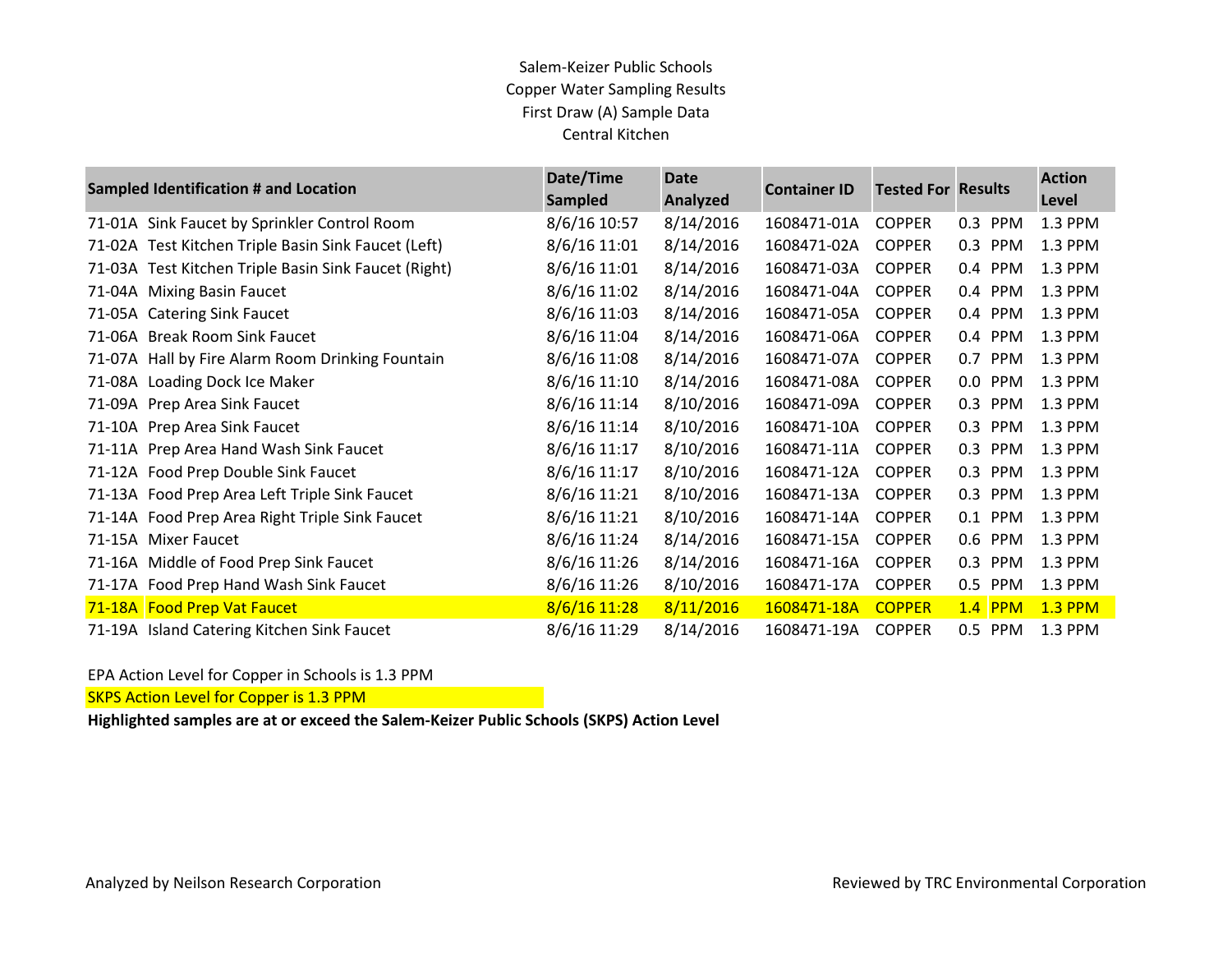### Salem‐Keizer Public Schools Copper Water Sampling Results First Draw (C) Sample Data Central Kitchen

| Sampled Identification # and Location | Date/Time<br><b>Sampled</b> | <b>Date</b><br>Analyzed | <b>Container ID</b> | Tested For Results |         | <b>Action</b><br>Level |
|---------------------------------------|-----------------------------|-------------------------|---------------------|--------------------|---------|------------------------|
| 71-18C Food Prep Vat Faucet           | 9/22/2016 4:30 9/26/2016    |                         | 57959               | COPPER-            | 0.1 PPM | 1.3 PPM                |

EPA Action Level for Copper in Schools is 1.3 PPM

SKPS Action Level for Copper is 1.3 PPM

**Highlighted samples are at or exceed the Salem‐Keizer Public Schools (SKPS) Action Level**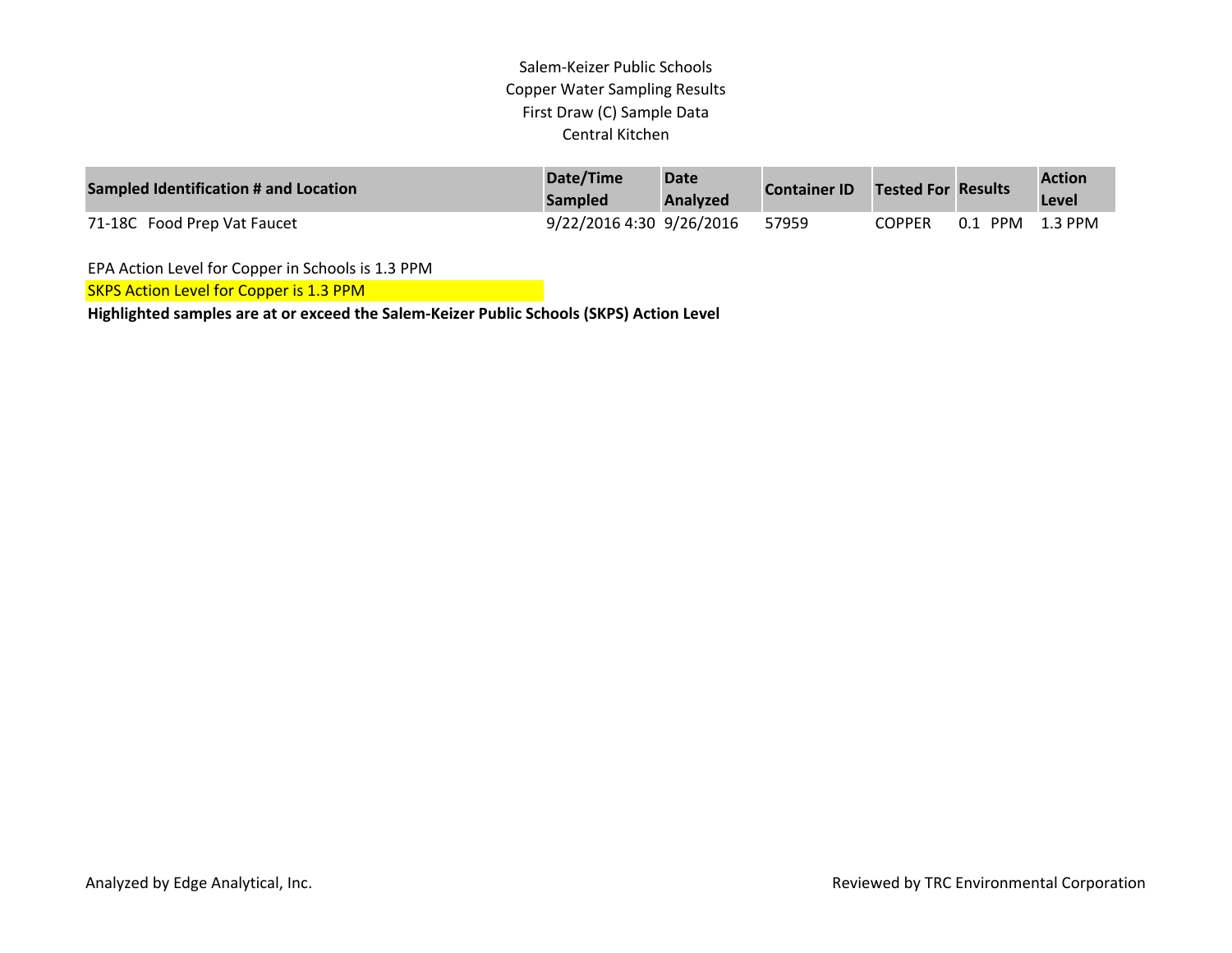# Salem-Keizer Public Schools Copper Water Sampling Results Flushed (B) Sample Data Central Kitchen

| Sampled Identification # and Location | Date/Time<br><b>Sampled</b> | <b>Date</b><br>Analyzed | <b>Container ID</b> | Tested For Results |                 | <b>Action</b><br>Level |
|---------------------------------------|-----------------------------|-------------------------|---------------------|--------------------|-----------------|------------------------|
| 71-18B Food Prep Vat Faucet           | 8/6/16 11:29                | 8/26/2016               | 1608472-17A COPPER  |                    | 0.7 PPM 1.3 PPM |                        |

EPA Action Level for Copper in Schools is 1.3 PPM

SKPS Action Level for Copper is 1.3 PPM

**Highlighted samples are at or exceed the Salem-Keizer Public Schools (SKPS) Action Level**